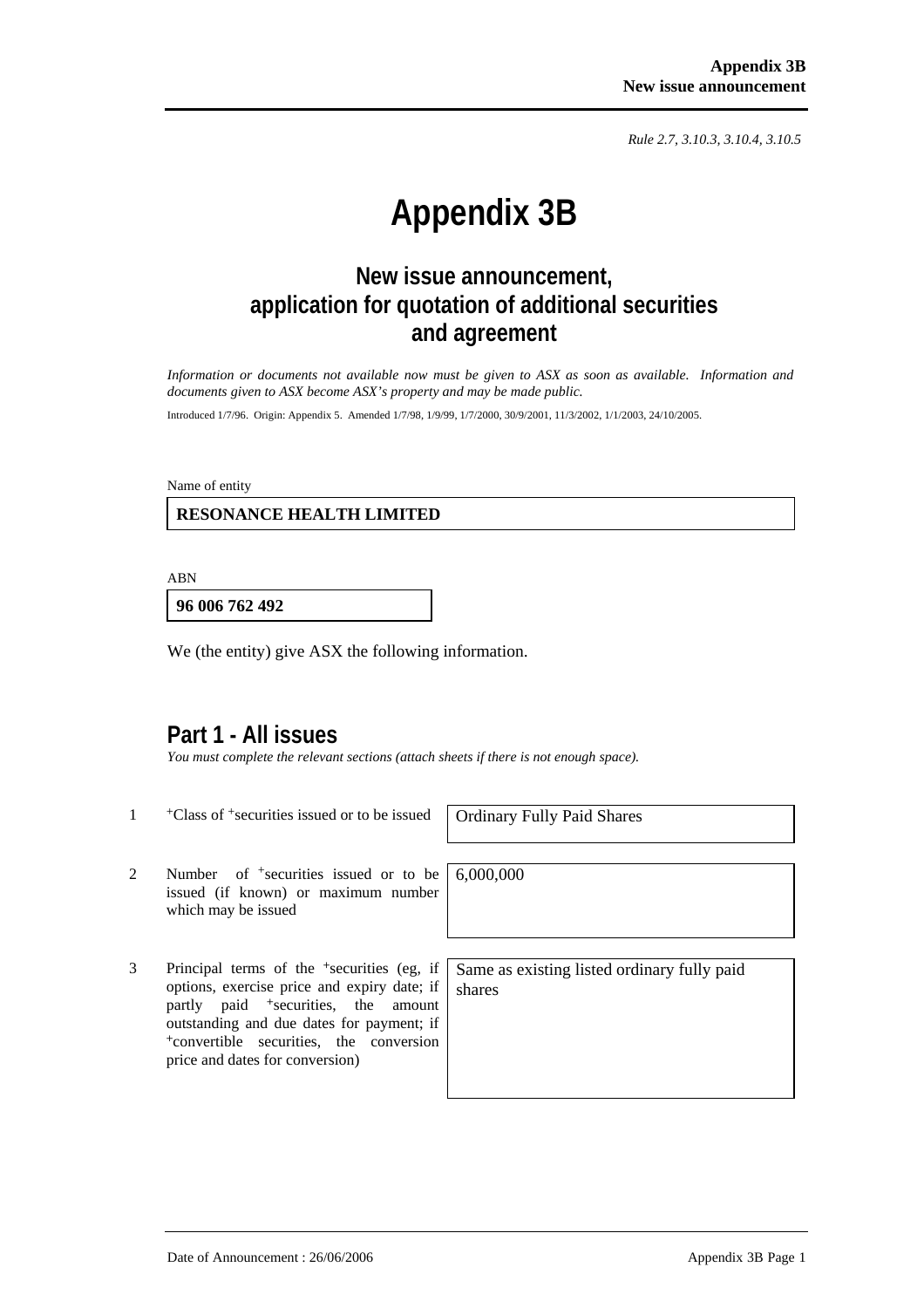4 Do the +securities rank equally in all respects from the date of allotment with an existing <sup>+</sup>class of quoted <sup>+</sup>securities?

> If the additional securities do not rank equally, please state:

- the date from which they do
- the extent to which they participate for the next dividend, (in the case of a trust, distribution) or interest payment
- the extent to which they do not rank equally, other than in relation to the next dividend, distribution or interest payment

5 Issue price or consideration 2 cents per new ordinary fully paid share

- 
- 6 Purpose of the issue (If issued as consideration for the acquisition of assets, clearly identify those assets)

The purpose of the issue fills part of shortfall for the 3 for 4 Entitlement issue to raise additional capital for the continuation of the FerriScan® business. The funds are also to be used for the continued R&D efforts for the fibrosis testing technology and to provide additional working capital for general corporate purposes.

7 Dates of entering <sup>+</sup>securities into uncertificated holdings or despatch of certificates

20 September 2006

8 Number and <sup>+</sup>class of all <sup>+</sup>securities quoted on ASX (*including* the securities in clause 2 if applicable)

| Number      | <sup>+</sup> Class                               |
|-------------|--------------------------------------------------|
| 316,507,227 | <b>Ordinary Shares</b>                           |
|             | 47,798,794 Options – 15c on or before<br>15/1/07 |
| 20,604,594  | Options $-40c$ on or before<br>15/1/08           |
|             | (continued next page)                            |

The securities will rank equally in all respects with existing ordinary shares from the date of allotment.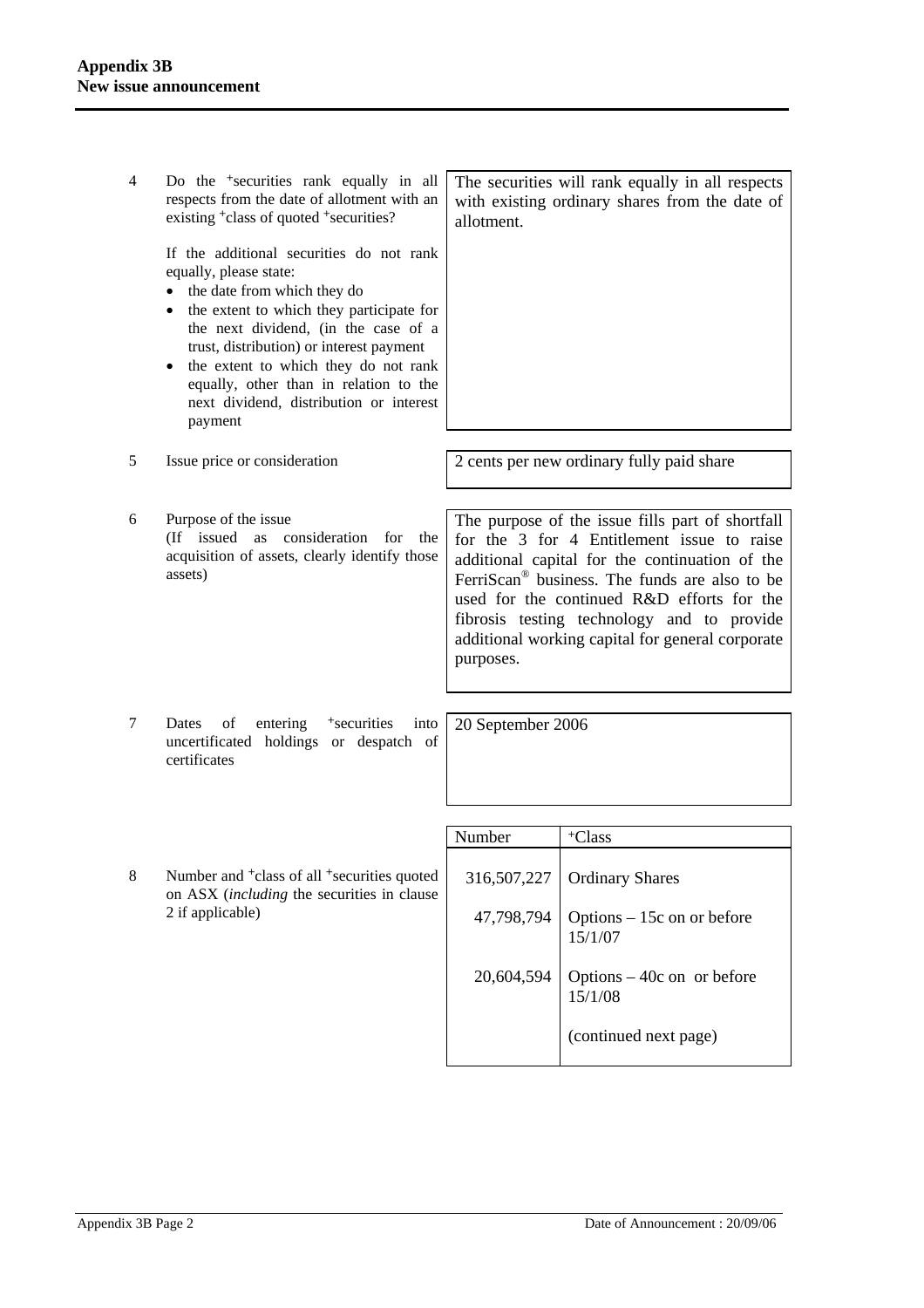|   |                                                                                                                                                  | Number     | <sup>+</sup> Class                        |
|---|--------------------------------------------------------------------------------------------------------------------------------------------------|------------|-------------------------------------------|
| 9 | Number and <sup>+</sup> class of all <sup>+</sup> securities <b>not</b><br>quoted on ASX (including the securities in<br>clause 2 if applicable) | 800,000    | Options – 40c on or before<br>07/07/2009  |
|   |                                                                                                                                                  | 1,600,000  | Options $-30c$ on or before<br>07/07/2009 |
|   |                                                                                                                                                  | 4,000,000  | Options - 20c on or before<br>12/11/2007  |
|   |                                                                                                                                                  | 3,333,341  | Options $-20c$ on or before<br>06/12/2007 |
|   |                                                                                                                                                  | 3,333,325  | Options $-30c$ on or before<br>06/12/2007 |
|   |                                                                                                                                                  | 3,333,342  | Options $-20c$ on or before<br>01/02/2008 |
|   |                                                                                                                                                  | 3,333,325  | Options $-30c$ on or before<br>01/02/2008 |
|   |                                                                                                                                                  | 500,000    | Options $-25c$ on or before<br>31/05/2007 |
|   |                                                                                                                                                  | 1,000,000  | Options $-30c$ on or before<br>31/05/2008 |
|   |                                                                                                                                                  |            | <b>Incentive Shares</b>                   |
|   |                                                                                                                                                  | 13,000,000 | Incentive shares - F class                |
|   |                                                                                                                                                  | 3,000,000  | Incentive shares - G class                |
|   |                                                                                                                                                  |            | (continued next page)                     |
|   |                                                                                                                                                  |            |                                           |
|   |                                                                                                                                                  |            |                                           |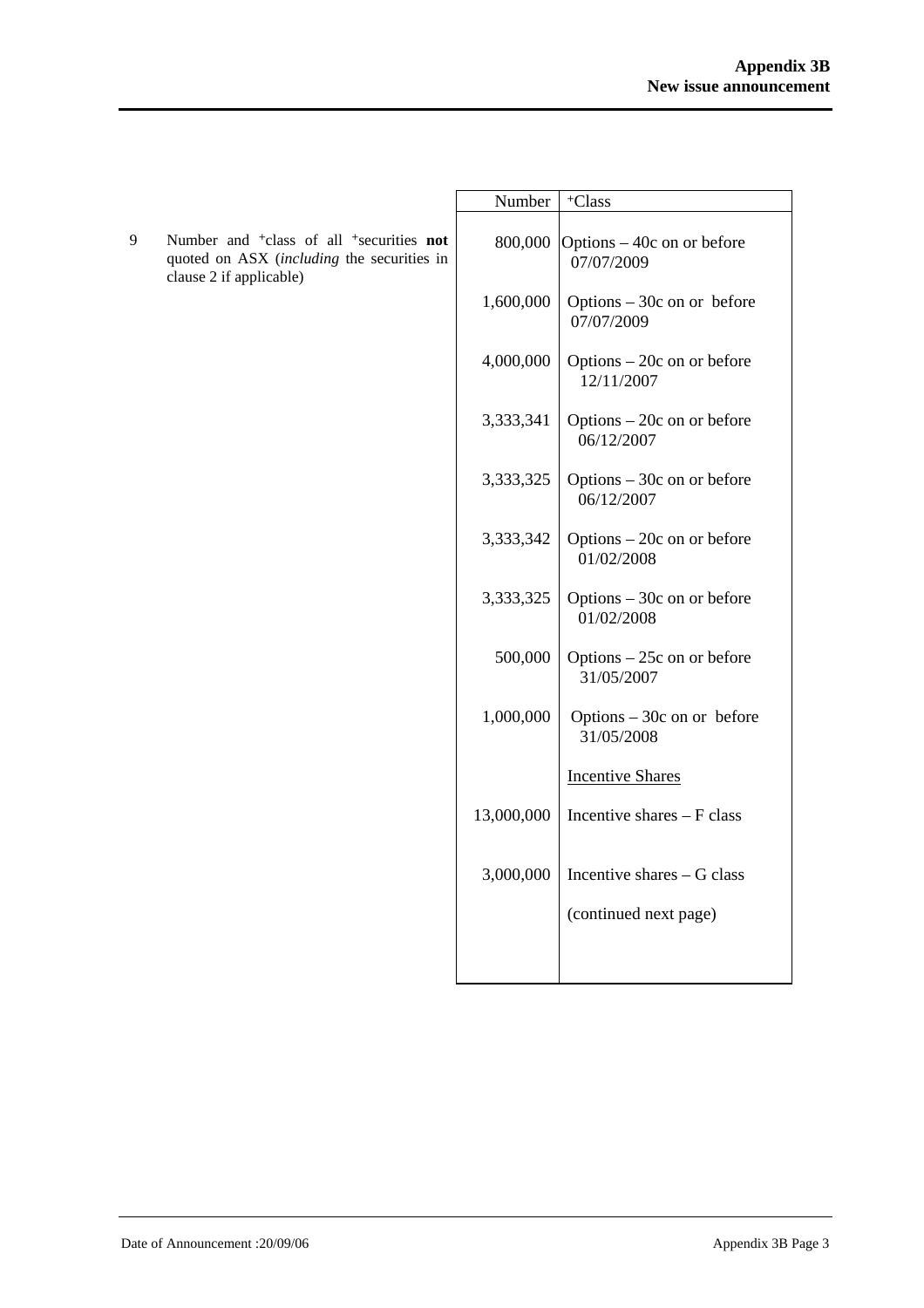| 9  |                                                                                                       | Number     | <sup>+</sup> Class                                         |
|----|-------------------------------------------------------------------------------------------------------|------------|------------------------------------------------------------|
|    |                                                                                                       |            |                                                            |
|    |                                                                                                       |            | <b>Incentive Options</b>                                   |
|    |                                                                                                       | 3,333,334  | Options 20c, 3 years from<br>date of issue                 |
|    |                                                                                                       | 3,333,333  | Options $-30c$ , 3 years from<br>date of issue             |
|    |                                                                                                       | 2,000,000  | Options $-40c$ expiring<br>31/07/2008                      |
|    |                                                                                                       | 2,000,000  | Options $-50c$ expiring<br>31/07/2008                      |
|    |                                                                                                       |            |                                                            |
|    |                                                                                                       | 100,000    | Employee Incentive options<br>$-30c$ expiring $24/03/2008$ |
|    |                                                                                                       | 400,000    | Employee Incentive options<br>$-40c$ expiring 02/04/2007   |
|    |                                                                                                       |            |                                                            |
| 10 | Dividend policy (in the case of a trust, distribution<br>policy) on the increased capital (interests) | dividends. | There are currently no plans to pay any                    |

# **Part 2 - Bonus issue or pro rata issue**

| 11 | Is security holder approval required?                                                                                   | N/A |
|----|-------------------------------------------------------------------------------------------------------------------------|-----|
| 12 | Is the issue renounceable or non-renounceable?                                                                          | N/A |
| 13 | Ratio in which the <sup>+</sup> securities will be offered                                                              | N/A |
| 14 | <sup>+</sup> Class of <sup>+</sup> securities to which the offer relates                                                | N/A |
| 15 | *Record date to determine entitlements                                                                                  | N/A |
| 16 | different<br>Will<br>holdings<br>registers<br>(or<br>on<br>subregisters) be aggregated for calculating<br>entitlements? | N/A |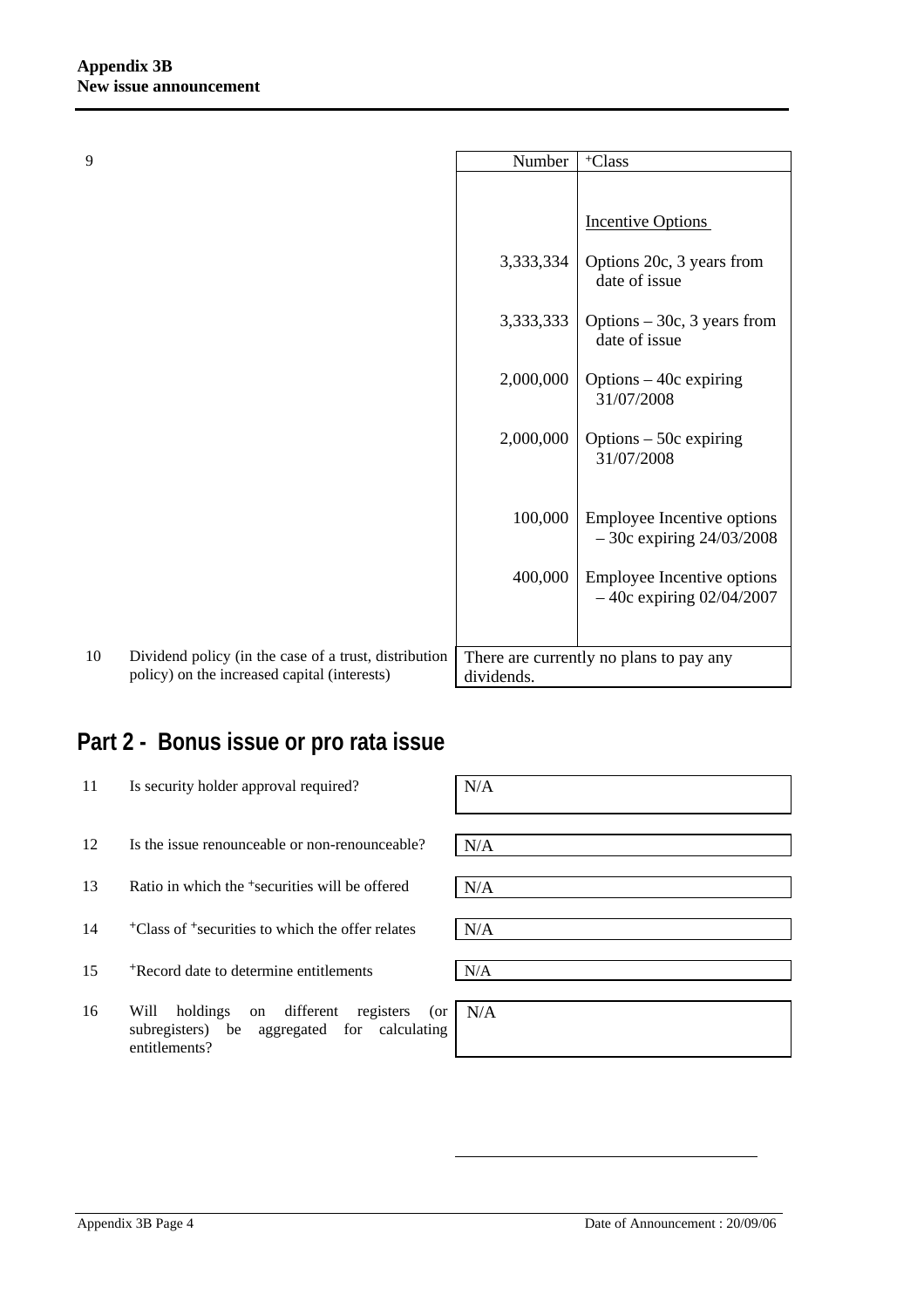18 Names of countries in which the entity has <sup>+</sup>security holders who will **not** be sent new issue documents Note: Security holders must be told how their entitlements are to be dealt with. Cross reference: rule 7.7. N/A 19 Closing date for receipt of acceptances or renunciations  $N/A$ 20 Names of any underwriters  $N/A$ 

17 Policy for deciding entitlements in relation to fractions  $N/A$ 

- 21 Amount of any underwriting fee or commission  $N/A$
- 22 Names of any brokers to the issue  $N/A$
- 23 Fee or commission payable to the broker to the issue  $N/A$
- 24 Amount of any handling fee payable to brokers who lodge acceptances or renunciations on behalf of <sup>+</sup>security holders
- 25 If the issue is contingent on +security holders' approval, the date of the meeting
- 26 Date entitlement and acceptance form and prospectus or Product Disclosure Statement will be sent to persons entitled
- 27 If the entity has issued options, and the terms entitle option holders to participate on exercise, the date on which notices will be sent to option holders
- 28 Date rights trading will begin (if applicable)  $N/A$
- 29 Date rights trading will end (if applicable)  $N/A$
- 30 How do +security holders sell their entitlements *in full* through a broker? N/A
- 31 How do +security holders sell *part* of their entitlements through a broker and accept for the balance?

N/A

N/A

N/A

N/A

N/A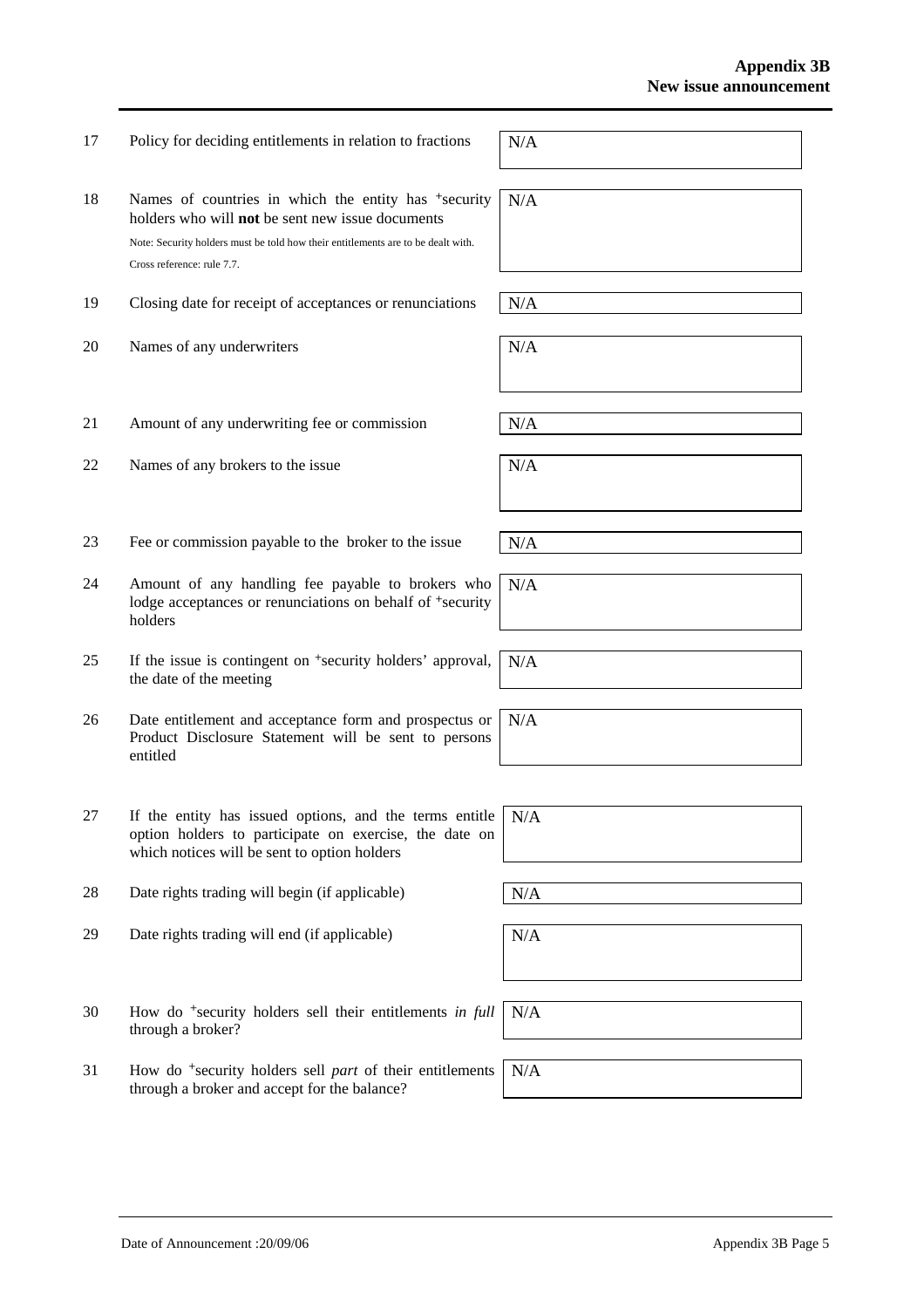- 32 How do +security holders dispose of their entitlements (except by sale through a broker)?
- <sup>+</sup>Despatch date 2006

N/A

## **Part 3 - Quotation of securities**

*You need only complete this section if you are applying for quotation of securities* 

34 Type of securities (*tick one*)



(a) Securities described in Part 1



√

#### (b) All other securities

Example: restricted securities at the end of the escrowed period, partly paid securities that become fully paid, employee incentive share securities when restriction ends, securities issued on expiry or conversion of convertible securities

### **Entities that have ticked box 34(a)**

#### **Additional securities forming a new class of securities**

*Tick to indicate you are providing the information or documents*

35 If the +securities are +equity securities, the names of the 20 largest holders of the additional <sup>+</sup>securities, and the number and percentage of additional <sup>+</sup>securities held by those holders

36 If the +securities are +equity securities, a distribution schedule of the additional +securities setting out the number of holders in the categories  $1 - 1,000$ 1,001 - 5,000 5,001 - 10,000 10,001 - 100,000 100,001 and over

37 A copy of any trust deed for the additional +securities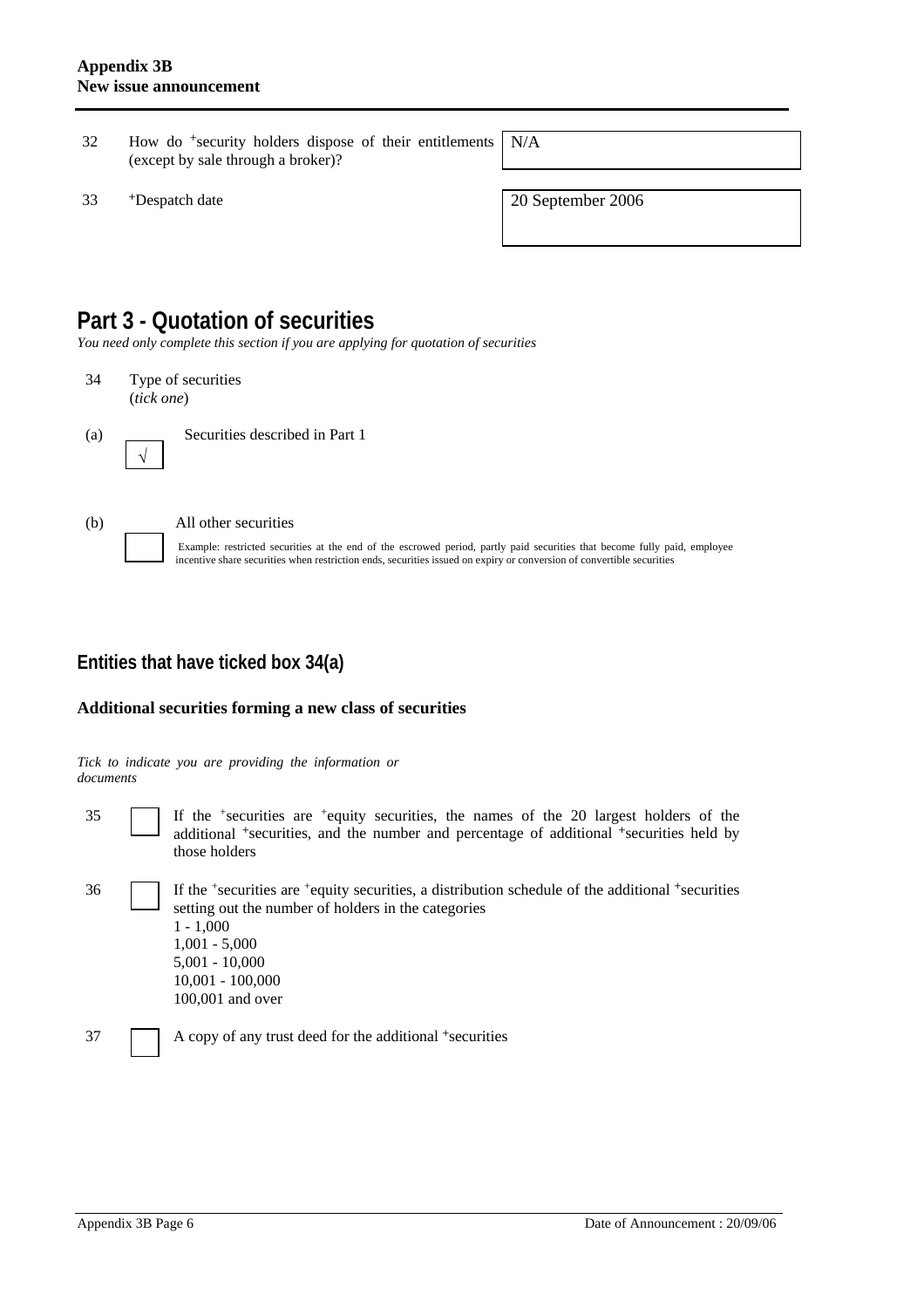### **Entities that have ticked box 34(b)**

| 38 | Number of securities for which <sup>+</sup> quotation is sought                                                                                                                                               | N/A    |
|----|---------------------------------------------------------------------------------------------------------------------------------------------------------------------------------------------------------------|--------|
| 39 | Class of <sup>+</sup> securities for which quotation is sought                                                                                                                                                | N/A    |
| 40 | Do the <sup>+</sup> securities rank equally in all respects from the<br>date of allotment with an existing <sup>+</sup> class of quoted<br><sup>+</sup> securities?                                           | N/A    |
|    | If the additional securities do not rank equally, please<br>state:<br>the date from which they do<br>the extent to which they participate for the next<br>dividend, (in the case of a trust, distribution) or |        |
|    | interest payment<br>the extent to which they do not rank equally, other<br>than in relation to the next dividend, distribution<br>or interest payment                                                         |        |
| 41 | Reason for request for quotation now                                                                                                                                                                          | N/A    |
|    | Example: In the case of restricted securities, end of restriction period                                                                                                                                      |        |
|    | (if issued upon conversion of another security, clearly<br>identify that other security)                                                                                                                      |        |
|    |                                                                                                                                                                                                               | $\sim$ |

Number | <sup>+</sup>Class 42 Number and <sup>+</sup>class of all <sup>+</sup>securities quoted on ASX (*including* the securities in clause 38)

#### **Quotation agreement**

- <sup>+</sup>Quotation of our additional <sup>+</sup>securities is in ASX's absolute discretion. ASX may quote the <sup>+</sup>securities on any conditions it decides.
- 2 We warrant the following to ASX.
	- The issue of the +securities to be quoted complies with the law and is not for an illegal purpose.
	- There is no reason why those +securities should not be granted +quotation.
	- An offer of the <sup>+</sup>securities for sale within 12 months after their issue will not require disclosure under section 707(3) or section 1012C(6) of the Corporations Act.

Note: An entity may need to obtain appropriate warranties from subscribers for the securities in order to be able to give this warranty